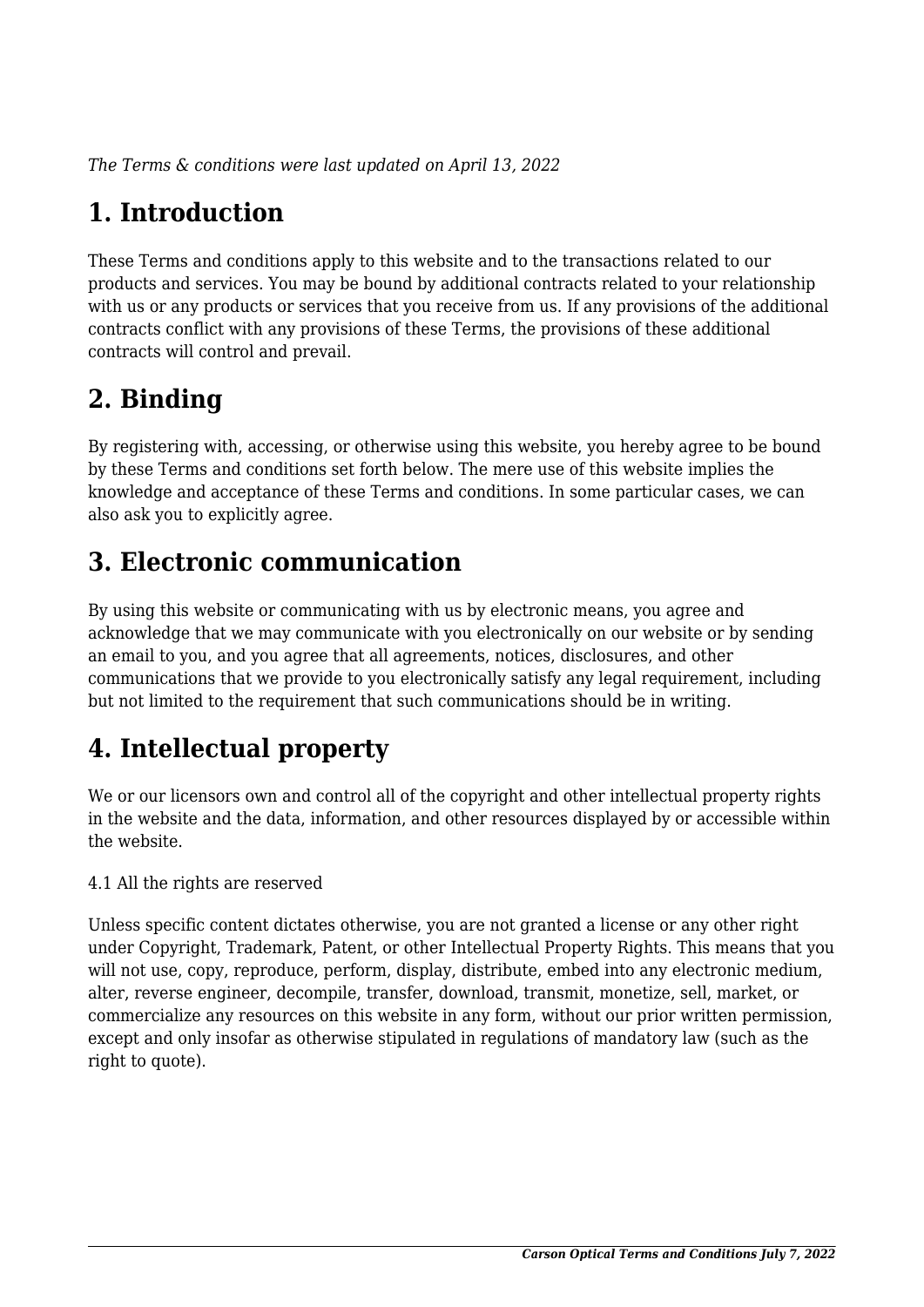## **5. Newsletter**

Notwithstanding the foregoing, you may forward our newsletter in the electronic form to others who may be interested in visiting our website.

# **6. Third-party property**

Our website may include hyperlinks or other references to other party's websites. We do not monitor or review the content of other party's websites which are linked to from this website. Products or services offered by other websites shall be subject to the applicable Terms and Conditions of those third parties. Opinions expressed or material appearing on those websites are not necessarily shared or endorsed by us.

We will not be responsible for any privacy practices or content of these sites. You bear all risks associated with the use of these websites and any related third-party services. We will not accept any responsibility for any loss or damage in whatever manner, however caused, resulting from your disclosure to third parties of personal information.

#### **7. Responsible use**

By visiting our website, you agree to use it only for the purposes intended and as permitted by these Terms, any additional contracts with us, and applicable laws, regulations, and generally accepted online practices and industry guidelines. You must not use our website or services to use, publish or distribute any material which consists of (or is linked to) malicious computer software; use data collected from our website for any direct marketing activity, or conduct any systematic or automated data collection activities on or in relation to our website.

Engaging in any activity that causes, or may cause, damage to the website or that interferes with the performance, availability, or accessibility of the website is strictly prohibited.

## **8. Registration**

You may register for an account with our website. During this process, you may be required to choose a password. You are responsible for maintaining the confidentiality of passwords and account information and agree not to share your passwords, account information, or secured access to our website or services with any other person. You must not allow any other person to use your account to access the website because you are responsible for all activities that occur through the use of your passwords or accounts. You must notify us immediately if you become aware of any disclosure of your password.

After account termination, you will not attempt to register a new account without our permission.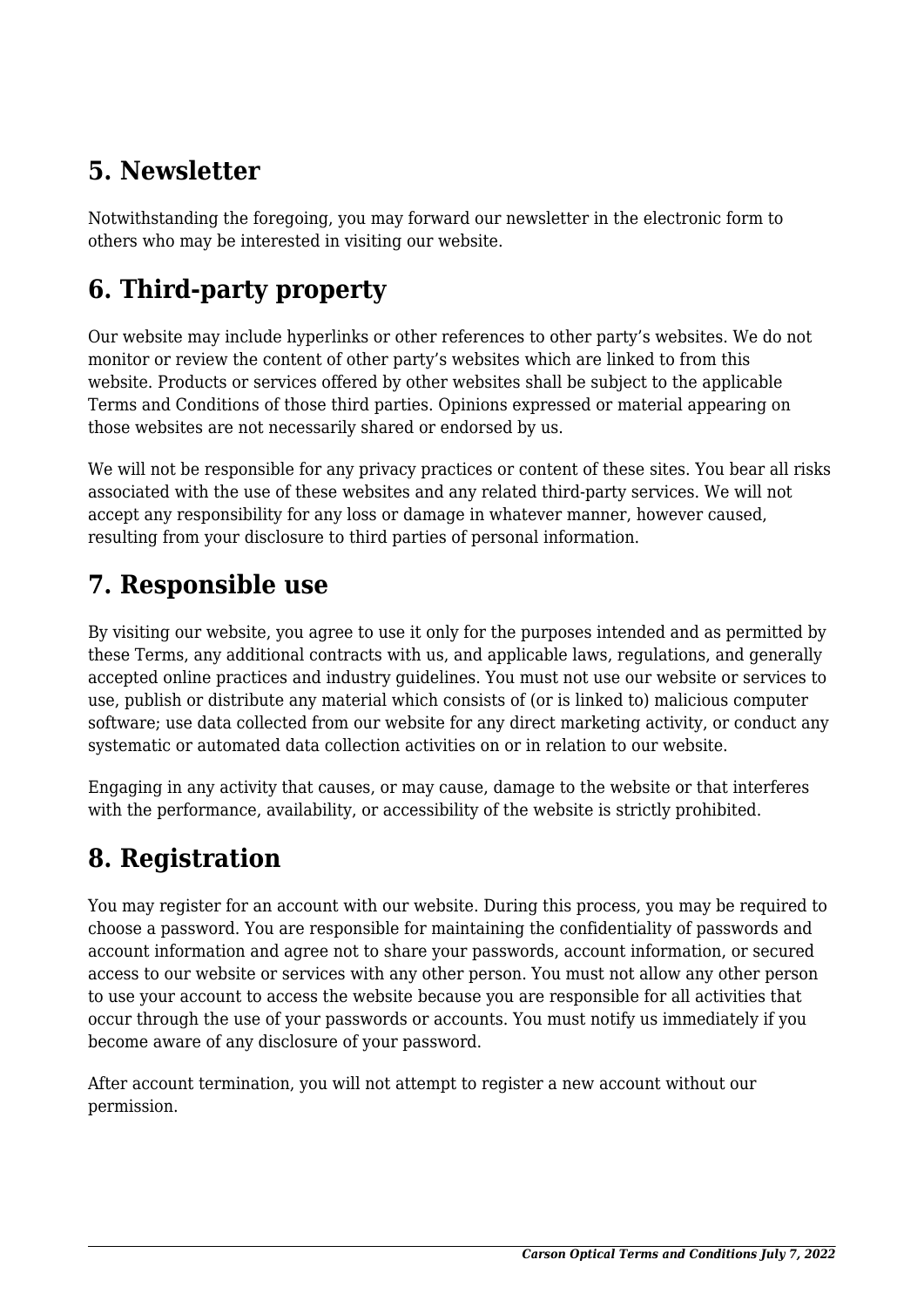## **9. Refund and Return policy**

#### 9.1 Right of withdrawal

You have the right to withdraw from this contract within 30 days without giving any reason.

The withdrawal period will expire after 30 days from the day on which you acquire, or a thirdparty other than the carrier and indicated by you acquires, physical possession of the goods.

To exercise the right of withdrawal, you must inform us of your decision to withdraw from this contract by an unequivocal statement (for example a letter sent by post, fax, or email). Our contact details can be found below. You may use the attached model [withdrawal form](https://carson.com/wp-content/uploads/complianz/withdrawal-forms/withdrawal-form-en.pdf), but it is not obligatory.

You can also electronically fill in and submit the model withdrawal form or any other unequivocal statement on our [website](https://carson.com/about-carson/contact-us/).

If you use this option, we will communicate to you an acknowledgement of receipt of such a withdrawal on a durable medium (for example by email) without delay.

To meet the withdrawal deadline, it is sufficient for you to send your communication concerning your exercise of the right of withdrawal before the withdrawal period has expired.

#### 9.2 Effects of withdrawal

If you withdraw from this contract, we shall reimburse you all payments received from you, including the costs of delivery (with the exception of the supplementary costs resulting from your choice of a type of delivery other than the least expensive type of standard delivery offered by us), without undue delay and in any event not later than 14 days from the day on which we are informed about your decision to withdraw from this contract. We will carry out such reimbursement using the same means of payment as you used for the initial transaction unless you have expressly agreed otherwise; in any event, you will not incur any fees as a result of such reimbursement.

You shall send back the goods or hand them over to us or a person authorised by us to receive the goods, without undue delay and in any event not later than 14 days from the day on which you communicate your withdrawal from this contract to us. The deadline is met if you send back the goods before the period of 14 days has expired.

We may withhold reimbursement until we have received the goods back or you have supplied evidence of having sent back the goods, whichever is the earliest.

You will have to bear the direct cost of returning the goods.

You are only liable for any diminished value of the goods resulting from the handling other than what is necessary to establish the nature, characteristics, and functioning of the goods.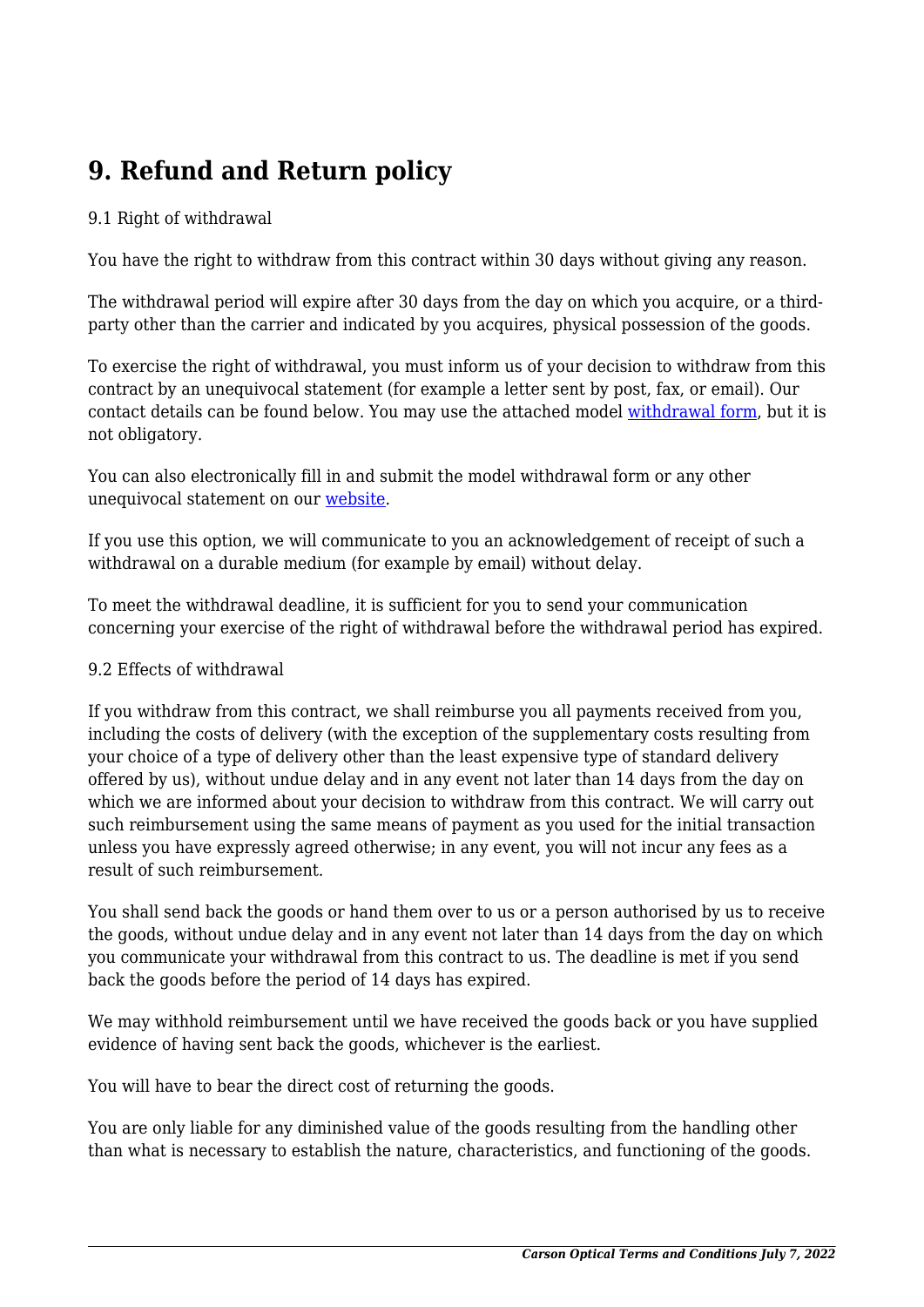Please note that there are some legal exceptions to the right to withdraw, and some items can therefore not be returned or exchanged. We will let you know if this applies in your particular case.

## **10. Content posted by you**

We may provide various open communication tools on our website, such as blog comments, blog posts, forums, message boards, ratings and reviews, and various social media services. It might not be feasible for us to screen or monitor all content that you or others may share or submit on or through our website. However, we reserve the right to review the content and to monitor all use of and activity on our website, and remove or reject any content in our sole discretion. By posting information or otherwise using any open communication tools as mentioned, you agree that your content will comply with these Terms and Conditions and must not be illegal or unlawful or infringe any person's legal rights.

# **11. Idea submission**

Do not submit any ideas, inventions, works of authorship, or other information that can be considered your own intellectual property that you would like to present to us unless we have first signed an agreement regarding the intellectual property or a non-disclosure agreement. If you disclose it to us absent such written agreement, you grant to us a worldwide, irrevocable, non-exclusive, royalty-free license to use, reproduce, store, adapt, publish, translate and distribute your content in any existing or future media.

#### **12. Termination of use**

We may, in our sole discretion, at any time modify or discontinue access to, temporarily or permanently, the website or any Service thereon. You agree that we will not be liable to you or any third party for any such modification, suspension or discontinuance of your access to, or use of, the website or any content that you may have shared on the website. You will not be entitled to any compensation or other payment, even if certain features, settings, and/or any Content you have contributed or have come to rely on, are permanently lost. You must not circumvent or bypass, or attempt to circumvent or bypass, any access restriction measures on our website.

## **13. Warranties and liability**

Nothing in this section will limit or exclude any warranty implied by law that it would be unlawful to limit or to exclude. This website and all content on the website are provided on an "as is" and "as available" basis and may include inaccuracies or typographical errors. We expressly disclaim all warranties of any kind, whether express or implied, as to the availability, accuracy, or completeness of the Content. We make no warranty that: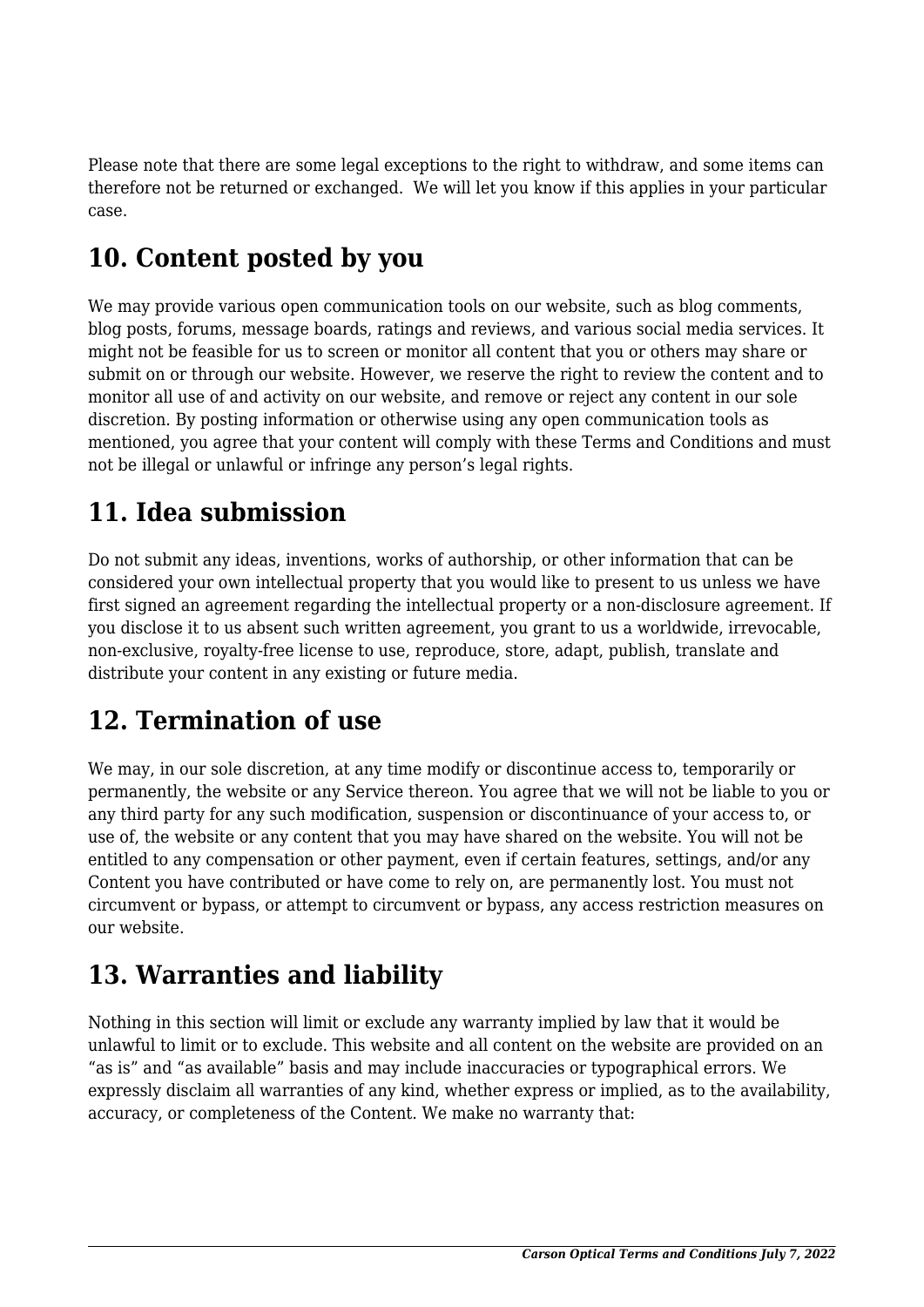- this website or our products or services will meet your requirements;
- this website will be available on an uninterrupted, timely, secure, or error-free basis;
- the quality of any product or service purchased or obtained by you through this website will meet your expectations.

Nothing on this website constitutes or is meant to constitute, legal, financial or medical advice of any kind. If you require advice you should consult an appropriate professional.

The following provisions of this section will apply to the maximum extent permitted by applicable law and will not limit or exclude our liability in respect of any matter which it would be unlawful or illegal for us to limit or to exclude our liability. In no event will we be liable for any direct or indirect damages (including any damages for loss of profits or revenue, loss or corruption of data, software or database, or loss of or harm to property or data) incurred by you or any third party, arising from your access to, or use of, our website.

Except to the extent any additional contract expressly states otherwise, our maximum liability to you for all damages arising out of or related to the website or any products and services marketed or sold through the website, regardless of the form of legal action that imposes liability (whether in contract, equity, negligence, intended conduct, tort or otherwise) will be limited to the total price that you paid to us to purchase such products or services or use the website. Such limit will apply in the aggregate to all of your claims, actions and causes of action of every kind and nature.

## **14. Privacy**

To access our website and/or services, you may be required to provide certain information about yourself as part of the registration process. You agree that any information you provide will always be accurate, correct, and up to date.

We take your personal data seriously and are committed to protecting your privacy. We will not use your email address for unsolicited mail. Any emails sent by us to you will only be in connection with the provision of agreed products or services.

We have developed a policy to address any privacy concerns you may have. For more information, please see our [Privacy Statement](http://www.carson.com/privacy-policy) and our Cookie Policy.

## **15. Accessibility**

We are committed to making the content we provide accessible to individuals with disabilities. If you have a disability and are unable to access any portion of our website due to your disability, we ask you to give us a notice including a detailed description of the issue you encountered. If the issue is readily identifiable and resolvable in accordance with industrystandard information technology tools and techniques we will promptly resolve it.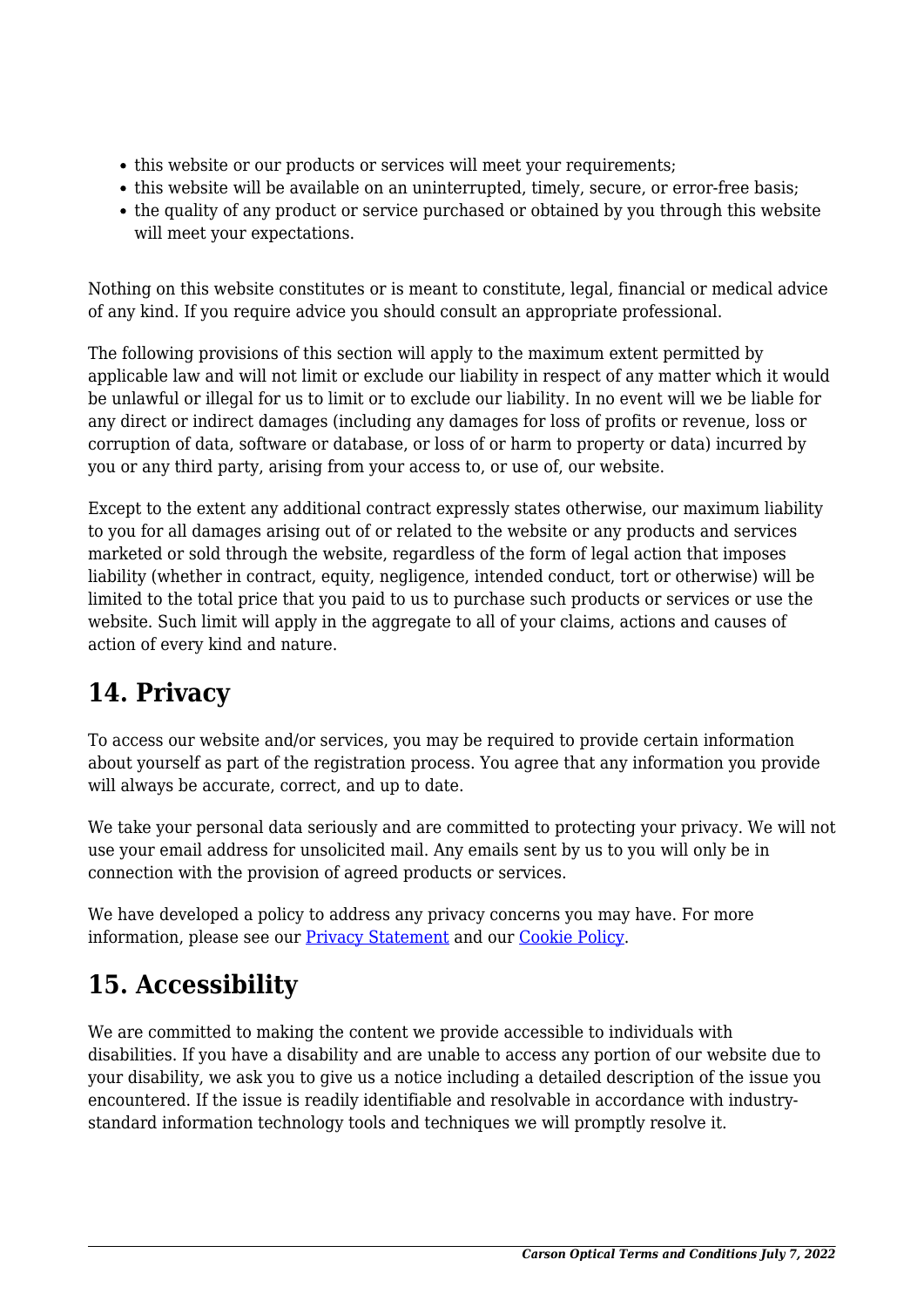## **16. Export restrictions / Legal compliance**

Access to the website from territories or countries where the Content or purchase of the products or Services sold on the website is illegal is prohibited. You may not use this website in violation of export laws and regulations of United States.

#### **17. Affiliate marketing**

Through this Website we may engage in affiliate marketing whereby we receive a percentage of or a commission on the sale of services or products on or through this website. We may also accept sponsorships or other forms of advertising compensation from businesses. This disclosure is intended to comply with legal requirements on marketing and advertising which may apply, such as the US Federal Trade Commission Rules.

#### **18. Assignment**

You may not assign, transfer or sub-contract any of your rights and/or obligations under these Terms and conditions, in whole or in part, to any third party without our prior written consent. Any purported assignment in violation of this Section will be null and void.

#### **19. Breaches of these Terms and conditions**

Without prejudice to our other rights under these Terms and Conditions, if you breach these Terms and Conditions in any way, we may take such action as we deem appropriate to deal with the breach, including temporarily or permanently suspending your access to the website, contacting your internet service provider to request that they block your access to the website, and/or commence legal action against you.

#### **20. Force majeure**

Except for obligations to pay money hereunder, no delay, failure or omission by either party to carry out or observe any of its obligations hereunder will be deemed to be a breach of these Terms and conditions if and for as long as such delay, failure or omission arises from any cause beyond the reasonable control of that party.

## **21. Indemnification**

You agree to indemnify, defend and hold us harmless, from and against any and all claims, liabilities, damages, losses and expenses, relating to your violation of these Terms and conditions, and applicable laws, including intellectual property rights and privacy rights. You will promptly reimburse us for our damages, losses, costs and expenses relating to or arising out of such claims.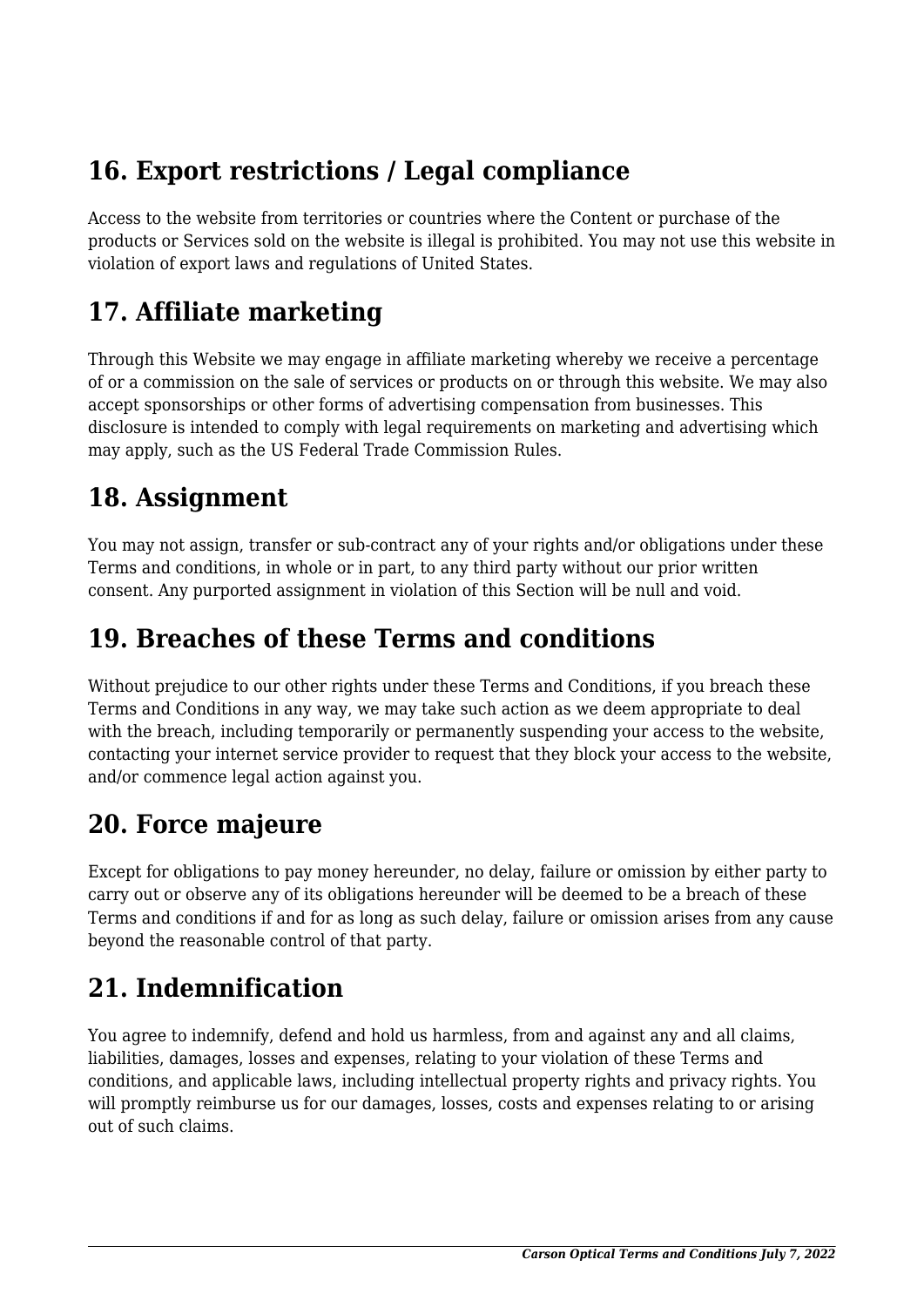#### **22. Waiver**

Failure to enforce any of the provisions set out in these Terms and Conditions and any Agreement, or failure to exercise any option to terminate, shall not be construed as waiver of such provisions and shall not affect the validity of these Terms and Conditions or of any Agreement or any part thereof, or the right thereafter to enforce each and every provision.

#### **23. Language**

These Terms and Conditions will be interpreted and construed exclusively in English, French, German, Italian and Spanish; Castilian. All notices and correspondence will be written exclusively in that language.

#### **24. Entire agreement**

These Terms and Conditions, together with our [privacy statement](http://www.carson.com/privacy-policy) and cookie policy, constitute the entire agreement between you and Carson Optical, Inc. in relation to your use of this website.

#### **25. Updating of these Terms and conditions**

We may update these Terms and Conditions from time to time. It is your obligation to periodically check these Terms and Conditions for changes or updates. The date provided at the beginning of these Terms and Conditions is the latest revision date. Changes to these Terms and Conditions will become effective upon such changes being posted to this website. Your continued use of this website following the posting of changes or updates will be considered notice of your acceptance to abide by and be bound by these Terms and Conditions.

# **26. Choice of Law and Jurisdiction**

These Terms and Conditions shall be governed by the laws of United States. Any disputes relating to these Terms and Conditions shall be subject to the jurisdiction of the courts of United States. If any part or provision of these Terms and Conditions is found by a court or other authority to be invalid and/or unenforceable under applicable law, such part or provision will be modified, deleted and/or enforced to the maximum extent permissible so as to give effect to the intent of these Terms and Conditions. The other provisions will not be affected.

## **27. Contact information**

This website is owned and operated by Carson Optical, Inc..

You may contact us regarding these Terms and Conditions through our [contact](https://carson.com/about-carson/contact-us/) page.